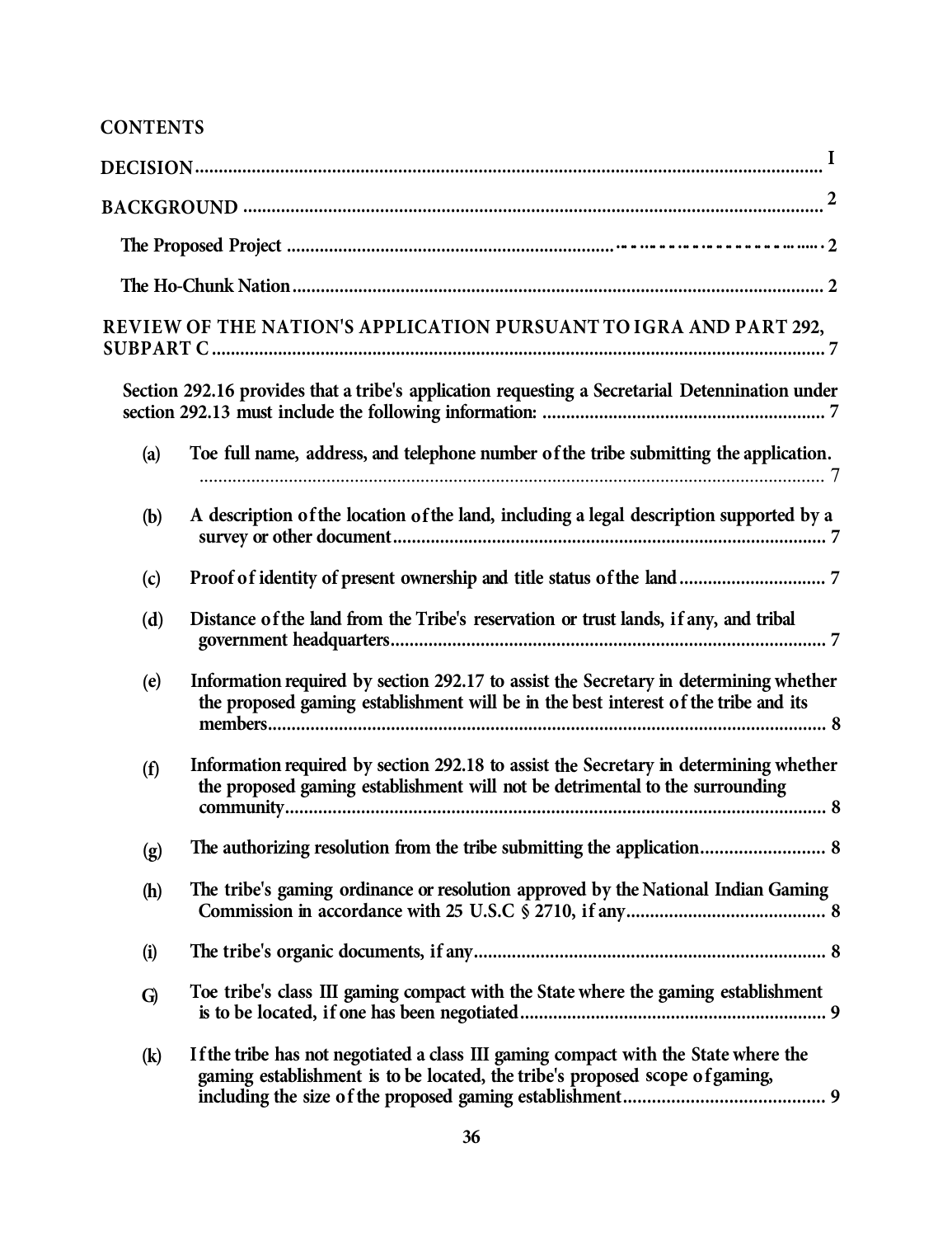| (1)          | A copy of the existing or proposed management contract required to be approved by                                                                                                                                                                                                                                                                                                                                                                                                                                              |
|--------------|--------------------------------------------------------------------------------------------------------------------------------------------------------------------------------------------------------------------------------------------------------------------------------------------------------------------------------------------------------------------------------------------------------------------------------------------------------------------------------------------------------------------------------|
|              | ANALYSIS OF BEST INTEREST OF THE TRIBE AND ITS MEMBERS  9                                                                                                                                                                                                                                                                                                                                                                                                                                                                      |
|              |                                                                                                                                                                                                                                                                                                                                                                                                                                                                                                                                |
| (a)          | Projections of class II and class III gaming income statements, balance sheets, fixed<br>assets accounting, and cash flow statements for the gaming entity and the tribe 9                                                                                                                                                                                                                                                                                                                                                     |
| (b)          | Projected tribal employment, job training, and career development  11                                                                                                                                                                                                                                                                                                                                                                                                                                                          |
| (c)          |                                                                                                                                                                                                                                                                                                                                                                                                                                                                                                                                |
| (d)          | Projected benefits to the tribe and its members from the proposed uses of the                                                                                                                                                                                                                                                                                                                                                                                                                                                  |
| (e)          | Projected benefits to the relationship between the tribe and non-Indian communities                                                                                                                                                                                                                                                                                                                                                                                                                                            |
| (f)          | Possible adverse impacts on the tribe and its members and plans for addressing those                                                                                                                                                                                                                                                                                                                                                                                                                                           |
| (g)          | Distance of the land from the location where the tribe maintains core governmental                                                                                                                                                                                                                                                                                                                                                                                                                                             |
| (h)          | Evidence that the tribe owns the land in fee or holds an option to acquire the land at<br>the sole discretion of the tribe, or holds other contractual rights to cause the lands to<br>be transferred from a third party to the tribe or directly to the United States 17                                                                                                                                                                                                                                                      |
| (i)          | Evidence of significant historical connections, if any, to the land 17                                                                                                                                                                                                                                                                                                                                                                                                                                                         |
| $\mathsf{G}$ | Any other information that may provide a basis for a Secretarial Determination that<br>the gaming establishment would be in the best interest of the tribe and its members,<br>including copies of any: (1) Consulting agreements relating to the proposed gaming<br>establishment; (2) Financial and loan agreements relating to the proposed gaming<br>establishment; and (3) Other agreements relative to the purchase, acquisition,<br>construction, or financing of the proposed gaming establishment, or the acquisition |
|              |                                                                                                                                                                                                                                                                                                                                                                                                                                                                                                                                |
|              |                                                                                                                                                                                                                                                                                                                                                                                                                                                                                                                                |
|              | Section 292.18 provides that to satisfy the requirements of $\$$ 292.16(f), an application must<br>contain the following information on detrimental impacts of the proposed gaming                                                                                                                                                                                                                                                                                                                                             |

 $\sim 10^{-1}$